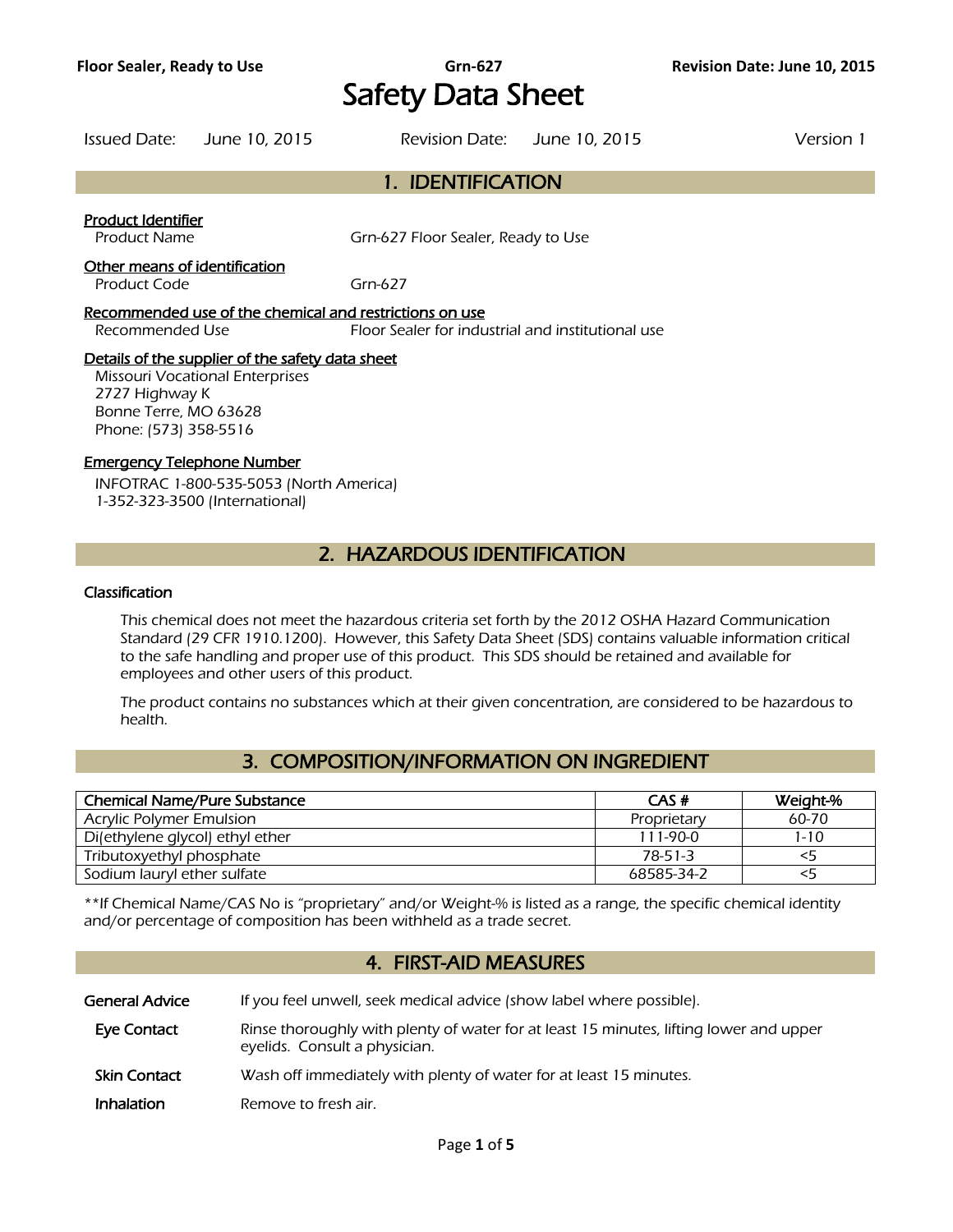| Suitable Extinguishing Media: Use extinguishing media that is appropriate to local circumstances. |  |
|---------------------------------------------------------------------------------------------------|--|
| Unsuitable Extinguishing Media: Not determined.                                                   |  |

### Specific Hazards Arising from the Chemical

Most important symptoms and effects

Non-flammable.

### Protective equipment and precautions for firefighters

As in any fire, wear self-contained breathing apparatus pressure-demand, MSHA/NIOSH (approved or equivalent) and full protective gear.

5. FIRE-FIGHTING MEASURES

Direct contact with eyes may cause temporary irritation. Substance may cause slight skin irritation. May cause irritation to the mucous membranes and upper respiratory tract.

### 6. ACCIDENTAL RELEASE MEASURES

| Personal precautions, protective equipment and emergency procedures |  |  |
|---------------------------------------------------------------------|--|--|
| Use personal protective equipment as required.                      |  |  |
| Not available.                                                      |  |  |
| Methods and material for containment and clean up                   |  |  |
| Prevent further leakage or spillage if safe to do so.               |  |  |
| Keep in suitable, closed containers for disposal.                   |  |  |
|                                                                     |  |  |

### 7. HANDLING AND STORAGE

### Precautions for safe handling

Handle in accordance with good industrial hygiene and safety practice.

### Conditions for safe storage, including any incompatibilities

Keep containers tightly closed in a dry, cool and well-ventilated place.

### 8. EXPOSURE CONTROLS/PERSONAL PROTECTION

### Appropriate engineering controls Engineering Controls Provide adequate ventilation.

### Individual protection measures, such as personal protective equipment

- Eye/Face Protection **Avoid contact with eyes.**
- Skin and Body Protection Wear suitable protective clothing.
- Respiratory Protection **Ensure adequate ventilation, especially in confined areas.**
- General Hygiene Considerations Handle in accordance with good industrial hygiene and safety practice.

Extinguishing Media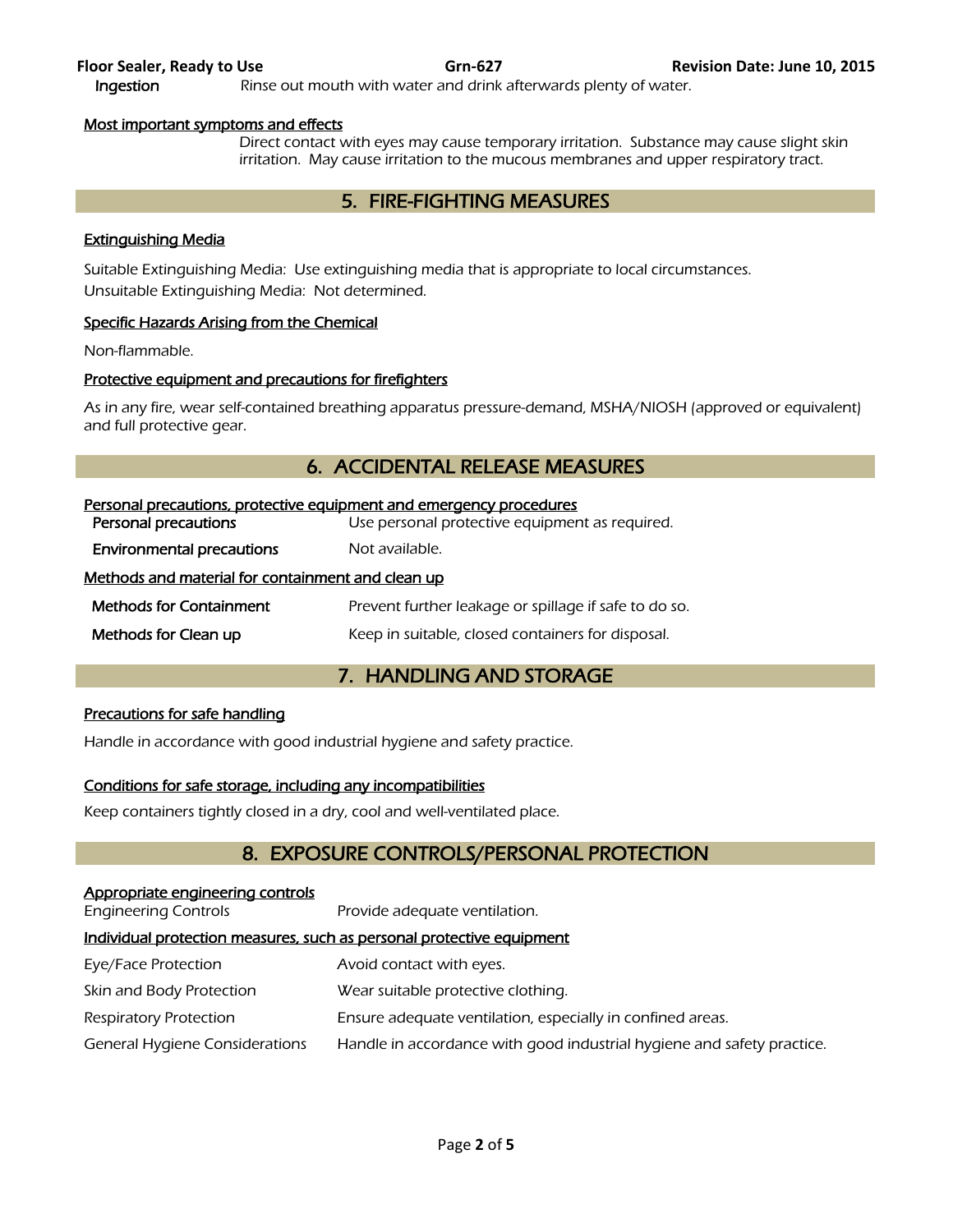# 9. PHYSICAL AND CHEMICAL PROPERTIES

### **Appearance**

**pH** 8.0-9.0 Melting Point/Freezing Point Not determined Boiling Point/Boiling Range Not determined **Flash Point** Non-flammable **Evaporation Rate** Not determined Flammability (Solid, Gas) Not applicable- liquid Upper Flammability Limits<br>
Lower Flammability Limits<br>
Not determined Lower Flammability Limits Vapor Pressure Not determined Vapor Density **Not determined** Specific Gravity 1.055 g/L Water Solubility<br>
Solubility in other solvents<br>
Not determined Solubility in other solvents Partition Coefficient Not determined Auto-ignition Temperature Mot determined Decomposition Temperature Mot determined Viscosity **Not determined Explosive Properties** Not an explosive Oxidizing Properties Not determined

**Color Color Milky white Color Threshold** Not determined

**Physical State Liquid Contract Contract Contract Contract Contract Contract Contract Contract Contract Contract Contract Contract Contract Contract Contract Contract Contract Contract Contract Contract Contract Contract** 

Property **Example 2** and Marks Controllers and Marks Controllers and Marks And Marks And Marks And Marks And Marks And Marks And Marks And Marks And Marks And Marks And Marks And Marks And Marks And Marks And Marks And Mar

### 10. STABILITY AND REACTIVITY

| Reactivity                                        | Not reactive under normal conditions.        |
|---------------------------------------------------|----------------------------------------------|
| <b>Chemical Stability</b>                         | Stable under recommended storage conditions. |
| <b>Conditions to Avoid</b>                        | Keep out of reach of children.               |
| Incompatible materials                            | None known based on information supplied.    |
| <b>Hazardous Decomposition</b><br><b>Products</b> | None known based on information supplied.    |
| Hazardous Polymerization                          | None known based on information supplied.    |

### 11. TOXICOLOGICAL INFORMATION

### Information on likely routes of exposure

| Eye contact  | Avoid contact with eyes.         |
|--------------|----------------------------------|
| Skin contact | Avoid contact with skin.         |
| Ingestion    | Do not taste or swallow.         |
| Inhalation   | Avoid breathing vapors or mists. |
|              |                                  |

| <b>Chemical Name</b>                          | Oral LD50                    | Dermal LD50                                     | <b>Inhalation LC50</b>              |
|-----------------------------------------------|------------------------------|-------------------------------------------------|-------------------------------------|
| Di(ethylene glycol) ethyl ether<br>$111-90-0$ | $= 1920 \text{ mg/kg}$ (Rat) | $= 4200 \mu L/kg$ (Rabbit)<br>$= 6$ mL/kg (Rat) | $>5240$ mg/m <sup>3</sup> (Rat) 4 h |
| Tributoxyethyl phosphate<br>$78-51-3$         | $=$ 3000 mg/kg (Rat)         | >5000 mg/kg (Rabbit)                            | >6.4 mg/L (Rat) 4 h                 |

Symptoms related to the physical, chemical, and toxicological characteristics

Please see section 4 of this SDS for symptoms.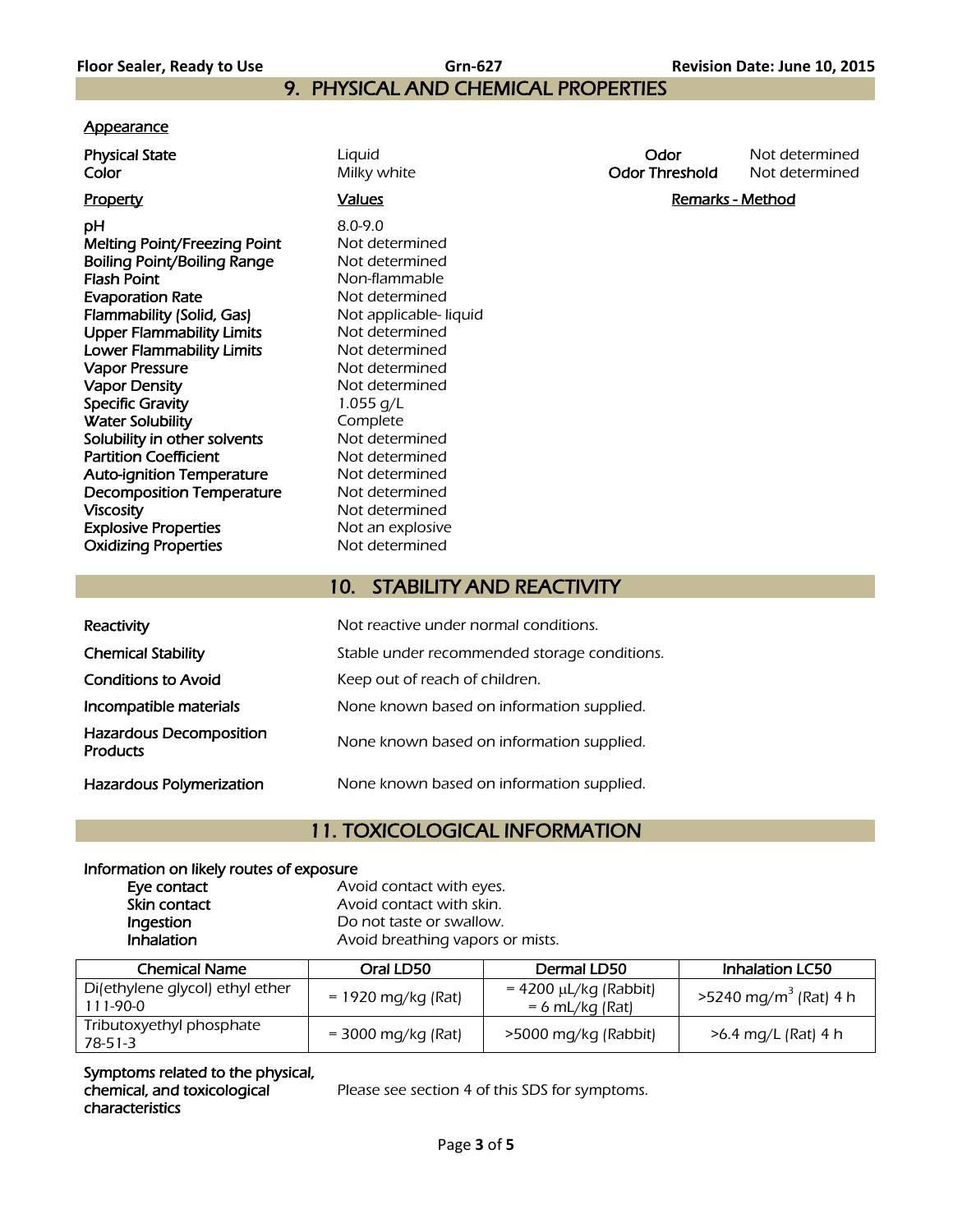# Carcinogenic potential is unknown.<br>Not available.

### 12. ECOLOGICAL INFORMATION

### **Ectotoxicity**

| <b>Chemical Name</b>                          | Fish                                                                                                                                                                                                                                                                                                              | Crustacea                                                  | Partition<br>Coefficient |  |
|-----------------------------------------------|-------------------------------------------------------------------------------------------------------------------------------------------------------------------------------------------------------------------------------------------------------------------------------------------------------------------|------------------------------------------------------------|--------------------------|--|
| Di(ethylene glycol) ethyl ether<br>$111-90-0$ | 11400-15700: 96 h Oncorhynchus mykiss<br>mq/L LC50 flow-through 11600-16700: 96<br>h Pimephales promelas mg/L LC50 flow-<br>through 10000: 96 h Lepomis macrochirus<br>mq/L LC50 static 19100-23900: 96 h<br>Lepomis macrochirus mg/L LC50 flow-<br>through 13400: 96 h Salmo gairdneri mg/L<br>LC50 flow-through | 3940-4670:<br>48 h Daphnia<br>mg/L<br>magna<br><b>EC50</b> | $-0.8$                   |  |
| Tributoxyethyl phosphate<br>$78-51-3$         | 10.4-12.0: 96 h Pimephales promelas mg/L<br>LC50 flow-through                                                                                                                                                                                                                                                     | Not available                                              | 3.65-4.78                |  |
| Persistence and degradability                 | Not determined                                                                                                                                                                                                                                                                                                    |                                                            |                          |  |
| Bioaccumulative potential<br>Not determined   |                                                                                                                                                                                                                                                                                                                   |                                                            |                          |  |
| Other adverse effects<br>Not determined       |                                                                                                                                                                                                                                                                                                                   |                                                            |                          |  |
| <b>13. DISPOSAL CONSIDERATIONS</b>            |                                                                                                                                                                                                                                                                                                                   |                                                            |                          |  |
| <b>Disposal Instructions</b>                  | Dispose of in accordance with regional, national, and local regulations.                                                                                                                                                                                                                                          |                                                            |                          |  |
| Hazardous Waste Code                          | Not available.                                                                                                                                                                                                                                                                                                    |                                                            |                          |  |
| Waste from residues / unused<br>products      | Disposal should be in accordance with applicable regional, national, and<br>local laws and regulations.                                                                                                                                                                                                           |                                                            |                          |  |
| <b>Contaminated Packaging</b>                 | Disposal should be in accordance with applicable regional, national, and<br>local laws and regulations.                                                                                                                                                                                                           |                                                            |                          |  |

### 14. TRANSPORT INFORMATION

Please see current shipping paper for most up to date shipping information,<br>including exemptions and special circumstances.

| DOT I.D. Number<br><b>DOT Proper Shipping Name</b><br><b>DOT Hazard Classes:</b> | Not regulated<br>Not regulated |
|----------------------------------------------------------------------------------|--------------------------------|
| US DOT                                                                           | Not regulated                  |
| Road (ADR)                                                                       | Not regulated                  |
| Air (ICAO/IMDG)                                                                  | Not regulated                  |
| Sea (IMO/IMDG)                                                                   | Not regulated                  |
| Packing Group                                                                    | Not regulated                  |
| <b>DOT Label</b>                                                                 | Not regulated                  |